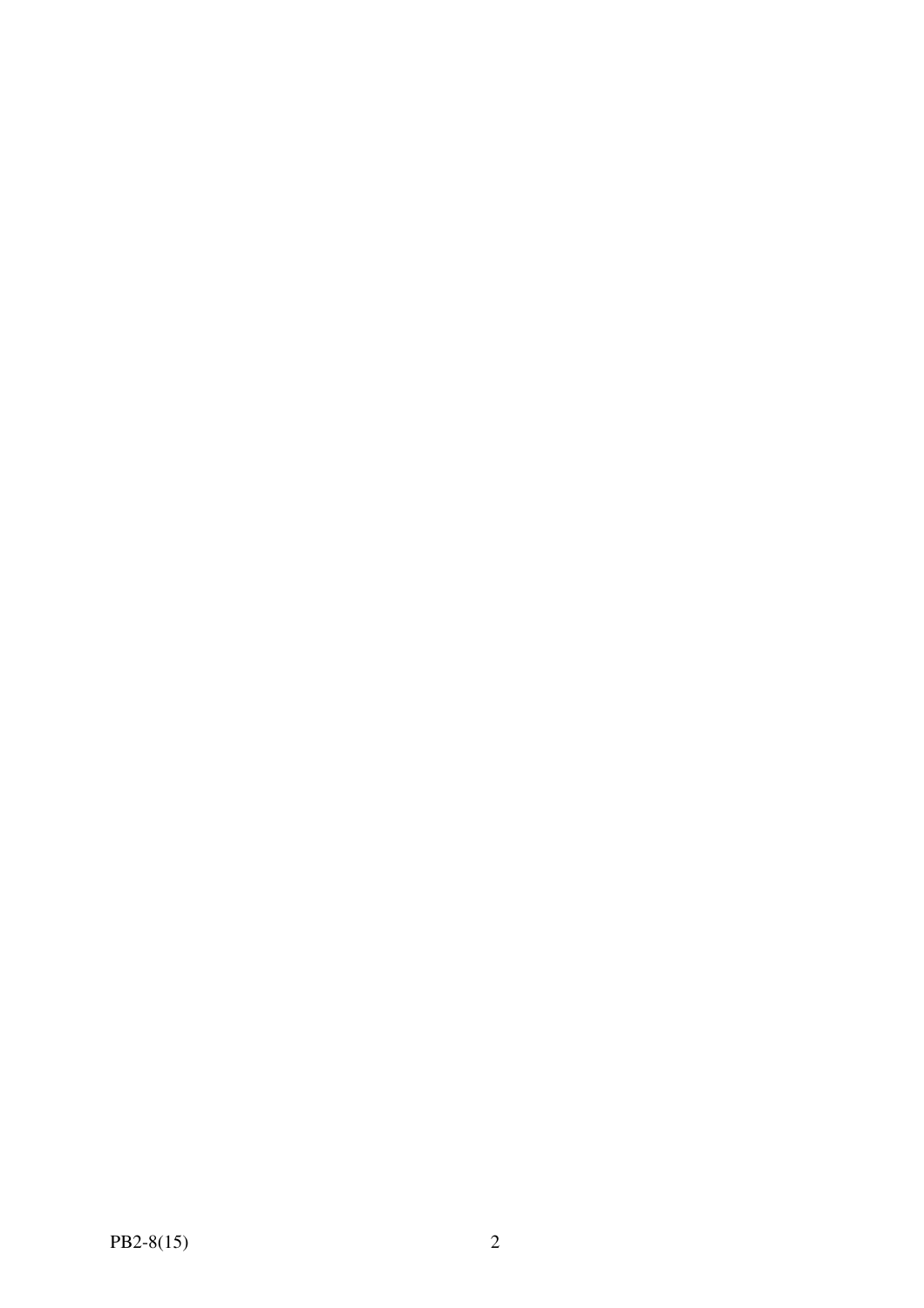## **PB2-8 (15)**

## **FLDWARN for Kolan Baffle Boyne Calliope**

### **1 December 2010 to 31 January 2011**

TO::BOM610 IDQ20775 Australian Government Bureau of Meteorology Queensland FLOOD WARNING FOR THE KOLAN RIVER Issued at 3:15 PM on Sunday the 12th of December 2010 by the Bureau of Meteorology, Brisbane. Minor flood levels have been observed at Gin Gin with further rises likely as rainfall continues. Moderate flood levels have been observed at Bucca Weir this afternoon with major flood levels of 19 metres likely this evening. Continuing rises should be expected at Gooburrum pump station tonight with moderate flood levels of 5.5 metres possible as upstream rises continue. Next Issue: The next warning will be issued at about 8pm Sunday. Latest River Heights: Kolan R at Springfield \* 4.3m rising 03:03 PM SUN 12/12/10 Kolan R at Fred Haigh Dam HW  $\star$  -1.04m rising 02:10 PM SUN 12/12/10 Gin Gin Ck upstream Gin Gin \* 5.23m rising 02:20 PM SUN 12/12/10 Kolan R at Bucca Weir \* 18.73m rising 02:05 PM SUN 12/12/10 Kolan R at Gooburrum Pump Stn \* 3.96m rising 02:05 PM SUN 12/12/10 \*automatic station Warnings and River Height Bulletins are available at http://www.bom.gov.au/qld/flood/ . Flood Warnings are also available on telephone 1300 659 219 at a low call cost of 27.5 cents, more from mobile, public and satellite phones.

TO::BOM610 IDQ20775 Australian Government Bureau of Meteorology Queensland FLOOD WARNING FOR THE KOLAN RIVER Issued at 7:43 PM on Sunday the 12th of December 2010 by the Bureau of Meteorology, Brisbane. Fast rises continue at Springfield along the Kolan River with moderate flood levels likely to exceed 7 metres overnight. Minor flood levels have been observed along Gin Gin Creek with a peak expected this evening. Levels are likely to fall overnight.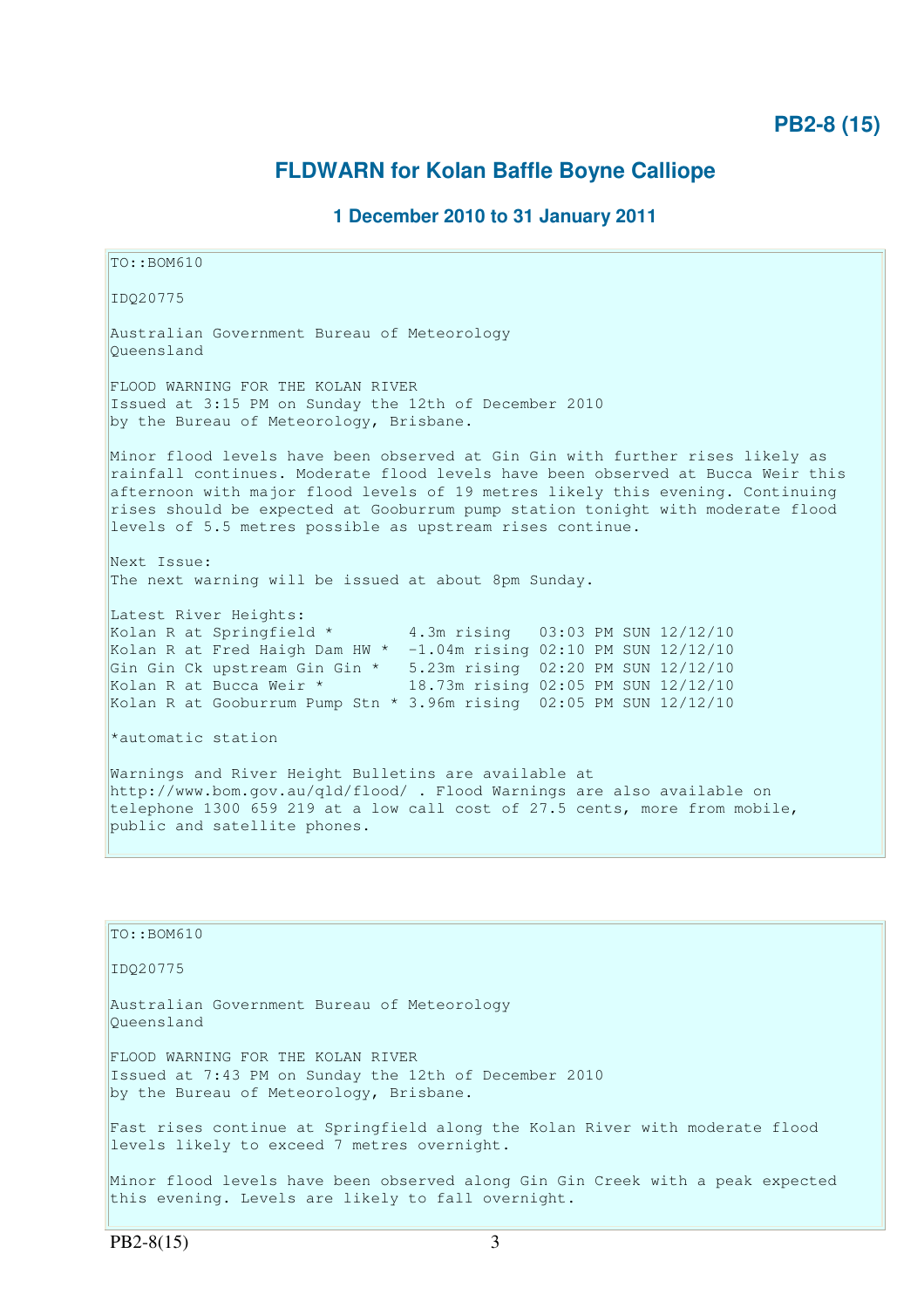Moderate flood levels continue at Bucca Weir this evening with major flood levels of 19 metres possible overnight. Continuing rises should be expected at Gooburrum pump station overnight with major flood levels of 6 metres likely. Next Issue: The next warning will be issued at about Noon Monday. Latest River Heights: Kolan R at Springfield  $\star$  6.49m rising 06:20 PM SUN 12/12/10 Kolan R at Fred Haigh Dam HW \* -0.9m rising 05:50 PM SUN 12/12/10 Gin Gin Ck upstream Gin Gin \* 5.68m steady 06:00 PM SUN 12/12/10 Kolan R at Bucca Weir \* 18.71m steady 06:00 PM SUN 12/12/10 Kolan R at Gooburrum Pump Stn \* 5.86m rising 06:05 PM SUN 12/12/10 Baffle Ck at Mimdale  $*$  9.24m rising 06:50 PM SUN 12/12/10 Boyne R at Milton \* 6.2m rising 06:00 PM SUN 12/12/10<br>Diglum Ck at Marlua \* 2.53m rising 06:20 AM SUN 12/12/10 2.53m rising 06:20 AM SUN 12/12/10 Boyne R at Awoonga Dam \* 0.32m rising 06:30 PM SUN 12/12/10 Gladstone Tide \* 1.53m falling 06:50 PM SUN 12/12/10 Calliope R at Castlehope  $*$  6.09m falling 06:20 PM SUN 12/12/10 \*automatic station Warnings and River Height Bulletins are available at http://www.bom.gov.au/qld/flood/ . Flood Warnings are also available on telephone 1300 659 219 at a low call cost of 27.5 cents, more from mobile, public and satellite phones.

| TO: : BOM610                                                                                                                                                                                                                                                                                            |
|---------------------------------------------------------------------------------------------------------------------------------------------------------------------------------------------------------------------------------------------------------------------------------------------------------|
| ID020775                                                                                                                                                                                                                                                                                                |
| Australian Government Bureau of Meteorology<br>Oueensland                                                                                                                                                                                                                                               |
| FINAL FLOOD WARNING FOR THE KOLAN RIVER<br>Issued at 7:17 AM on Monday the 13th of December 2010<br>by the Bureau of Meteorology, Brisbane.                                                                                                                                                             |
| A heavy rain band has cleared the region and is currently lying off the coast,<br>leaving isolated showers and afternoon storms during Monday. Minor flooding<br>continues to ease along the Kolan River between Bucca Weir and Gooburrum.                                                              |
| A minor flood peak was recorded to 6.94 metres at 9pm Sunday on the Kolan River<br>at Springfield, with river levels currently below minor flood level.<br>Minor flooding continues to ease during Monday morning at Gooburrum, following a<br>major flood peak to 6.14 metres recorded at 10pm Sunday. |
| River levels are expected to continue to ease during Monday.                                                                                                                                                                                                                                            |
| Weather Forecast:<br>Isolated showers and afternoon thunderstorms.                                                                                                                                                                                                                                      |
| Next Issue:<br>This is the final warning. River Height Bulletins will continue to be issued.                                                                                                                                                                                                            |
| Latest River Heights:                                                                                                                                                                                                                                                                                   |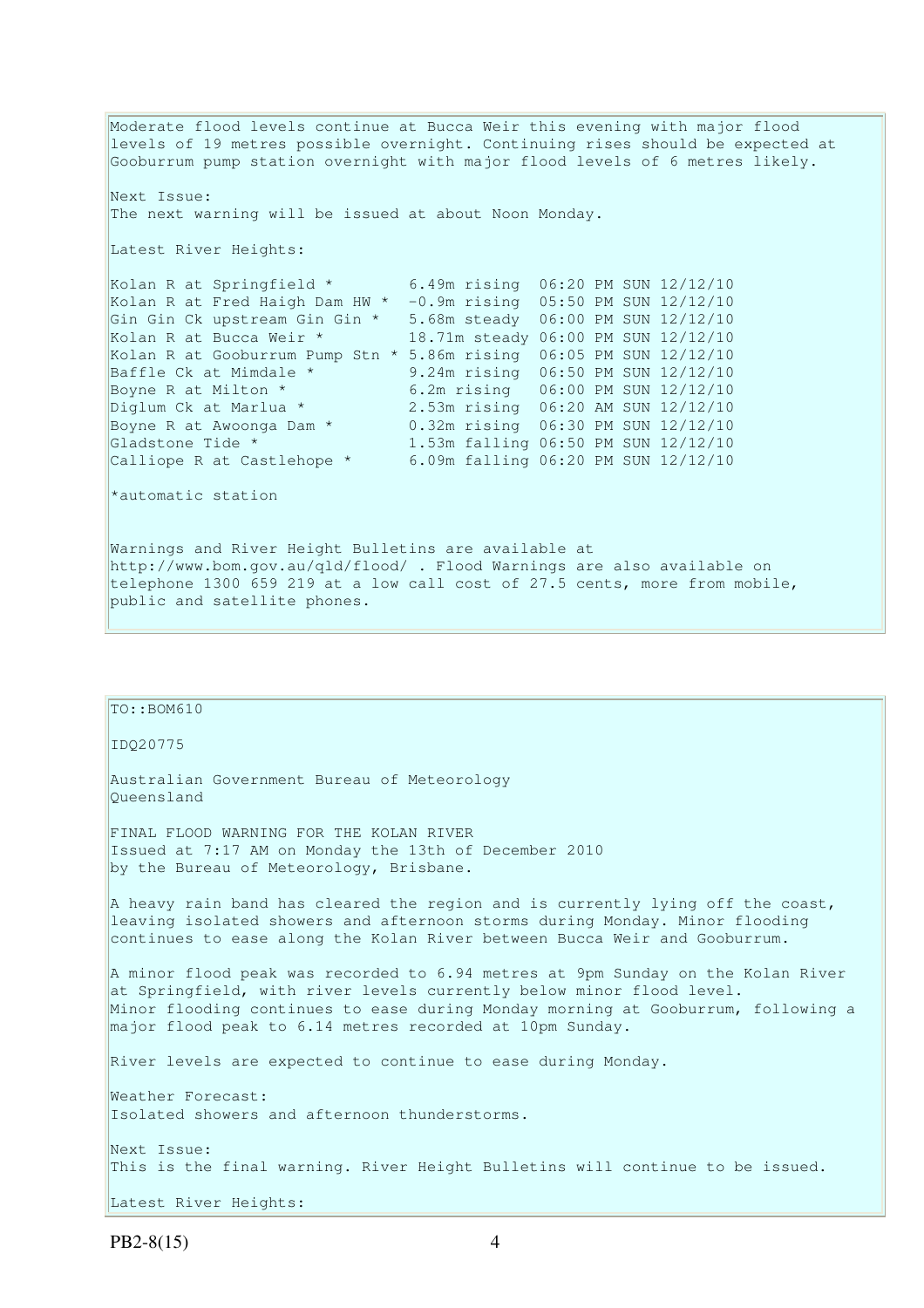Kolan R at Springfield \* 5.36m falling 05:30 AM MON 13/12/10 Kolan R at Fred Haigh Dam HW  $* -0.45$ m steady 06:00 AM MON 13/12/10 Kolan R at Monduran NA Gin Gin Ck upstream Gin Gin \* 3.96m falling 05:00 AM MON 13/12/10 Kolan R at Bucca Weir \* 17.77m falling 06:10 AM MON 13/12/10 Kolan R at Gooburrum Pump Stn \* 5.42m falling 06:05 AM MON 13/12/10 Baffle Ck at Mimdale \* 11.41m rising 05:30 AM MON 13/12/10 Baffle Ck at Essendean Bridge NA Boyne R at Milton \* 5.26m falling 05:00 AM MON 13/12/10 Boyne R at Awoonga Dam \* 0.75m rising 05:00 AM MON 13/12/10 Gladstone Tide \* 2.04m falling 05:50 AM MON 13/12/10 Calliope R at Castlehope  $*$  4.5m falling 05:00 AM MON 13/12/10 Warnings and River Height Bulletins are available at http://www.bom.gov.au/qld/flood/ . Flood Warnings are also available on telephone 1300 659 219 at a low call cost of 27.5 cents, more from mobile, public and satellite phones.

 $TO: : BOM610$ 

IDQ20775

Australian Government Bureau of Meteorology Queensland

FLOOD WARNING FOR BAFFLE CREEK Issued at 10:09 AM on Monday the 13th of December 2010 by the Bureau of Meteorology, Brisbane.

The heavy rainfall over the weekend has resulted in stream rises and moderate flooding in Baffle Creek at Mimdale, with further rises and major flooding possible. Creek rises downstream from Mimdale can be expected to exceed the level of Essendean Bridge during Monday afternoon.

The heaviest rainfall totals recorded during the previous 48 hours to 9am Monday include Miriam Vale 205mm, Mimdale 184mm, and Makowata 160mm.

Weather Forecast: Isolated showers and afternoon thunderstorms.

Next Issue: The next warning will be issued at about 4pm Monday.

Latest River Heights: Baffle Ck at Mimdale \* 12.47m rising 08:30 AM MON 13/12/10 Baffle Ck at Essendean Bridge NA Baffle Ck at Barnetts Road NA

 $*$  denotes automatic station.

Warnings and River Height Bulletins are available at http://www.bom.gov.au/qld/flood/ . Flood Warnings are also available on telephone 1300 659 219 at a low call cost of 27.5 cents, more from mobile, public and satellite phones.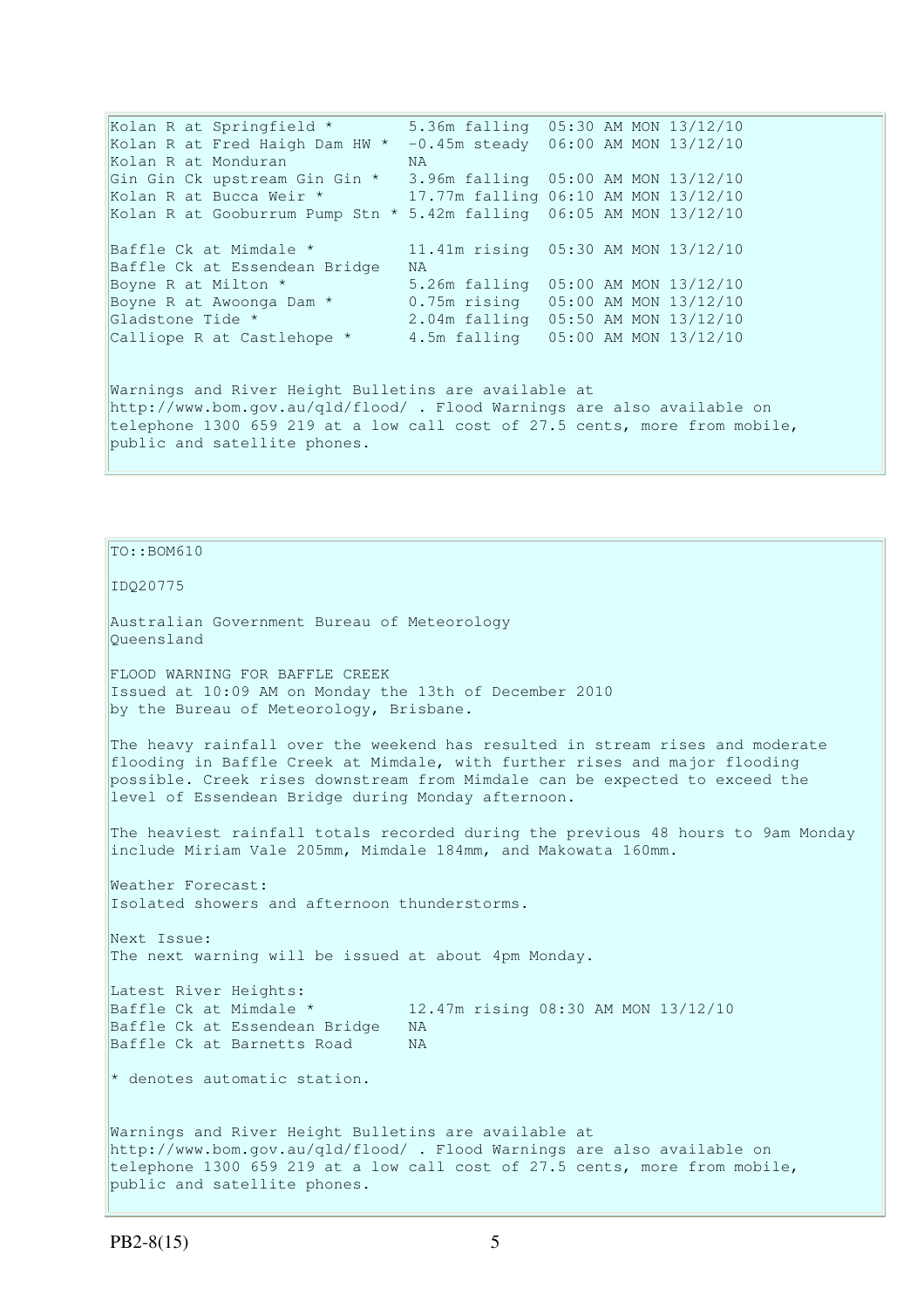$TO: **ROM610**$ 

IDQ20775

Australian Government Bureau of Meteorology Queensland

FLOOD WARNING FOR BAFFLE CREEK Issued at 3:51 PM on Monday the 13th of December 2010 by the Bureau of Meteorology, Brisbane.

Major flood levels are occurring at Mimdale along Baffle Creek. Levels are expected to peak around 15 metres at Mimdale overnight. At Essendean Bridge, rises will reach the bridge level of 6.2 metres this evening and continue to a level of at least 9 metres with a peak expected late Tuesday. Levels are likely to be above the bridge deck at Essendean Bridge until Thursday.

Next Issue: The next warning will be issued at about 10:30am Tuesday.

Latest River Heights:

Baffle Ck at Mimdale \* 13.92m rising 03:00 PM MON 13/12/10

\*automatic station

Warnings and River Height Bulletins are available at http://www.bom.gov.au/qld/flood/ . Flood Warnings are also available on telephone 1300 659 219 at a low call cost of 27.5 cents, more from mobile, public and satellite phones.

TO::BOM610

IDQ20775

Australian Government Bureau of Meteorology Queensland

FLOOD WARNING FOR BAFFLE CREEK Issued at 9:17 AM on Tuesday the 14th of December 2010 by the Bureau of Meteorology, Brisbane.

Moderate flooding is easing at Mimdale on Baffle Creek, following a major flood peak to 14.15 metres recorded at 7pm Monday. Creek levels downstream at Essendean Bridge are expected to be approaching a peak of around 9 metres during Tuesday morning, which would see stream levels approximately 3 metres above the level of the bridge deck. Stream rises are expected to extend downstream to the Barnetts Road area during today.

Creek levels will remain high during the next few days, with stream levels to remain above Essendean Bridge until late on Wednesday.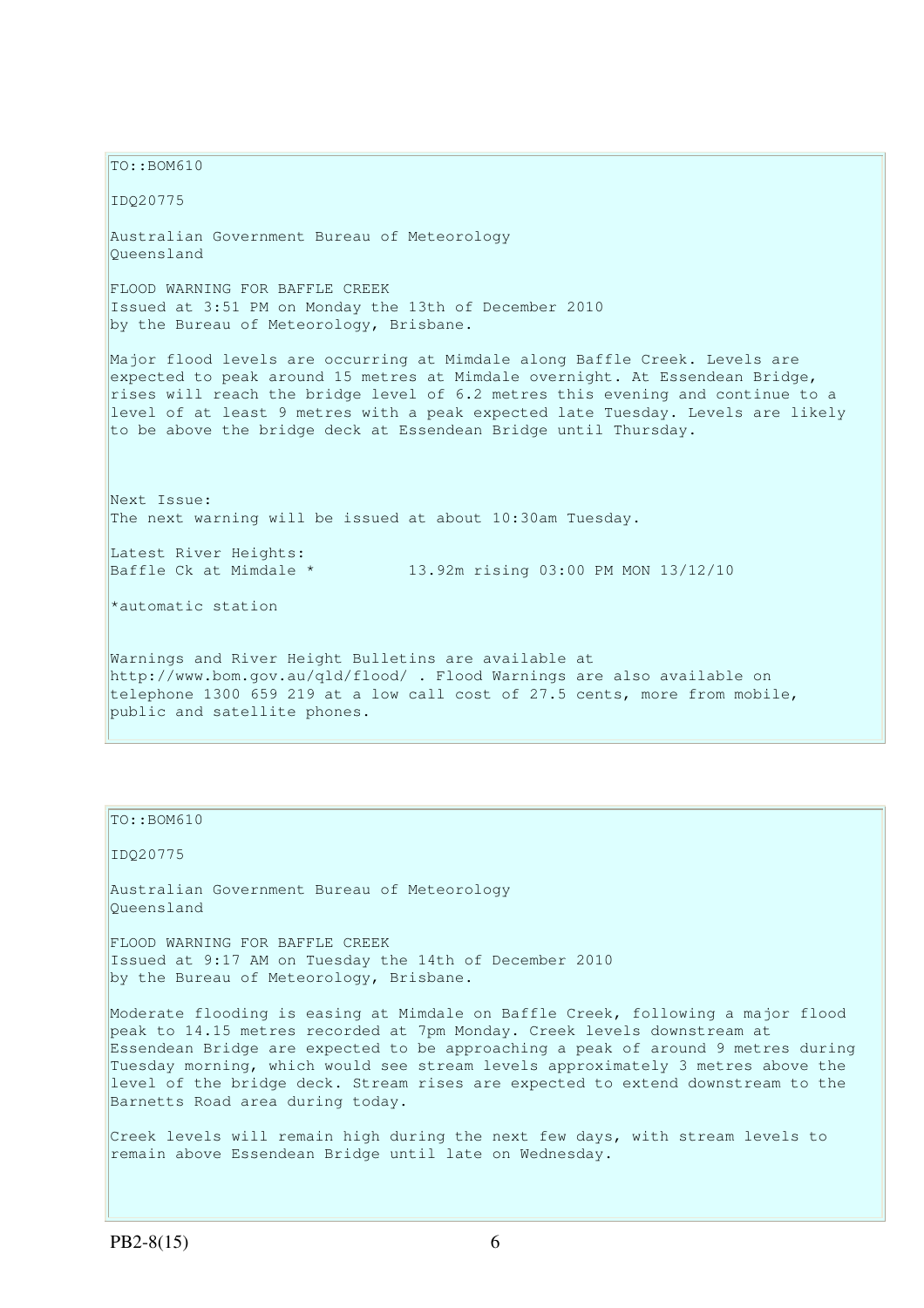Weather Forecast: Isolated showers and thunderstorms in the afternoon and evening. Next Issue: The next warning will be issued at about 4pm Tuesday. Latest River Heights: Baffle Ck at Mimdale \* 13.33m falling 08:00 AM TUE 14/12/10 Baffle Ck at Essendean Bridge NA Baffle Ck at Barnetts Road NA \* from automatic station Warnings and River Height Bulletins are available at http://www.bom.gov.au/qld/flood/ . Flood Warnings are also available on telephone 1300 659 219 at a low call cost of 27.5 cents, more from mobile, public and satellite phones.

TO::BOM610 IDQ20775 Australian Government Bureau of Meteorology Queensland FLOOD WARNING FOR BAFFLE CREEK Issued at 3:34 PM on Tuesday the 14th of December 2010 by the Bureau of Meteorology, Brisbane. Moderate flooding is easing at Mimdale on Baffle Creek, following a major flood peak to 14.15 metres recorded at 7pm Monday. Creek levels downstream at Essendean Bridge are expected to be around a peak of around 9 metres this afternoon, with levels approximately 3 metres above the level of the bridge deck. Stream rises are expected to extend downstream to the Barnetts Road area during today. Creek levels will remain high during the next few days, with stream levels to remain above Essendean Bridge until Thursday. Next Issue: The next warning will be issued at about 10am Wednesday. Latest River Heights:<br>Baffle Ck at Mimdale \*<br>Boyne R at Milton \* 12.56m falling 03:00 PM TUE 14/12/10 2.86m falling 02:00 PM TUE 14/12/10 0.89m falling 12:00 PM TUE 14/12/10 Boyne R at Awoonga Dam \* \*automatic station Warnings and River Height Bulletins are available at http://www.bom.gov.au/qld/flood/ . Flood Warnings are also available on telephone 1300 659 219 at a low call cost of 27.5 cents, more from mobile, public and satellite phones.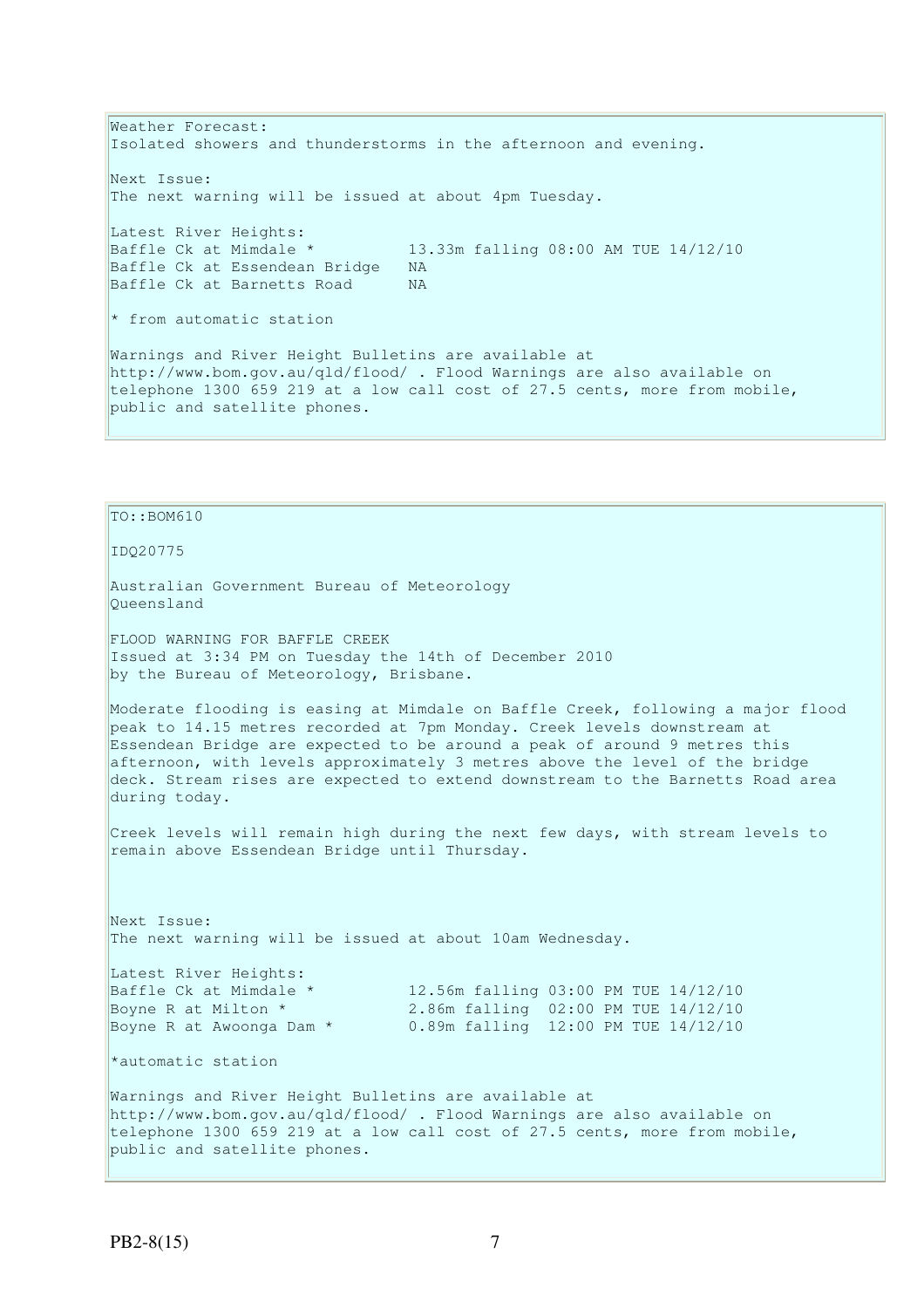TO::BOM610 IDQ20775 Australian Government Bureau of Meteorology Queensland FLOOD WARNING FOR BAFFLE CREEK Issued at 10:33 AM on Wednesday the 15th of December 2010 by the Bureau of Meteorology, Brisbane. Minor flooding continues to ease at Mimdale on Baffle Creek. Creek levels downstream at Essendean Bridge are approximately 1.5-2 metres above the level of the bridge deck and the road is closed. Creek level rises are expected to peak in the Barnetts Road area during today. Levels will remain high during the next few days, with creek levels to remain above Essendean Bridge until Thursday. Next Issue: The next warning will be issued at about 10am Thursday. Latest River Heights: Baffle Ck at Mimdale  $\star$  10.64m falling 06:00 AM WED 15/12/10<br>Baffle Ck at Essendean Bridge NA Baffle Ck at Essendean Bridge Baffle Ck at Barnetts Road MA Boyne R at Milton \* 2.51m falling 08:00 AM WED 15/12/10 Boyne R at Awoonga Dam \* 0.83m steady 06:00 AM WED 15/12/10  $*$  from automatic station Warnings and River Height Bulletins are available at http://www.bom.gov.au/qld/flood/ . Flood Warnings are also available on telephone 1300 659 219 at a low call cost of 27.5 cents, more from mobile, public and satellite phones.

# TO::BOM610 IDQ20775 Australian Government Bureau of Meteorology Queensland FINAL FLOOD WARNING FOR BAFFLE CREEK Issued at 7:25 AM on Thursday the 16th of December 2010 by the Bureau of Meteorology, Brisbane. Flood levels at Mimdale are now below minor. It is estimated that flood levels at Essendean Bridge will fall below the bridge deck during Thursday. Next Issue: This is the final warning. River height bulletins will continue to be issued. Latest River Heights: Baffle Ck at Mimdale \* 6.98m falling 05:00 AM THU 16/12/10 Baffle Ck at Essendean Bridge 6.8m falling 08:00 AM WED 15/12/10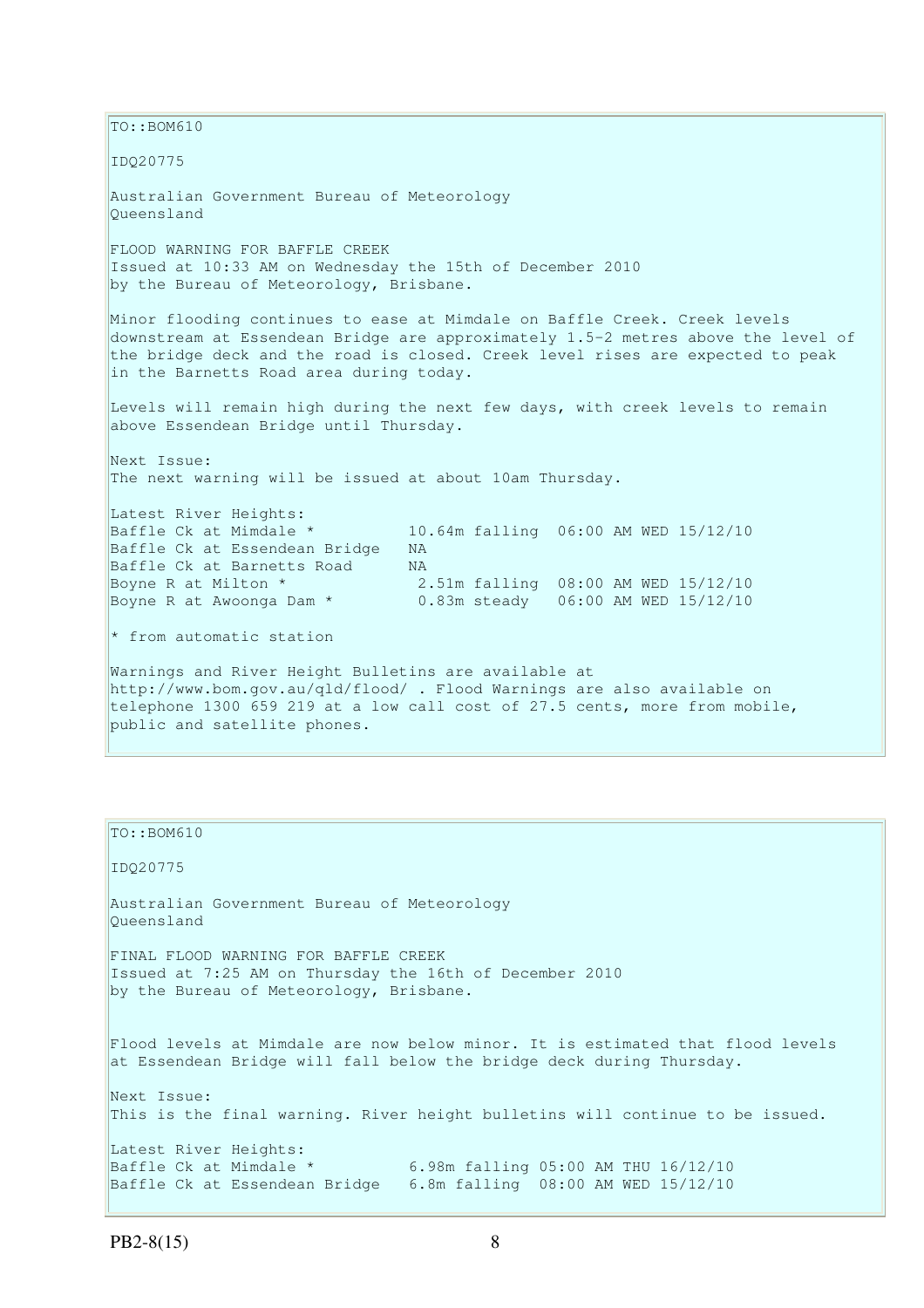#### \*automatic station

Warnings and River Height Bulletins are available at http://www.bom.gov.au/qld/flood/ . Flood Warnings are also available on telephone 1300 659 219 at a low call cost of 27.5 cents, more from mobile, public and satellite phones.

TO::BOM610

IDQ20775

Australian Government Bureau of Meteorology Queensland FLOOD WARNING FOR BAFFLE CREEK Issued at 11:46 AM on Sunday the 26th of December 2010

by the Bureau of Meteorology, Brisbane.

Heavy rainfall during the weekend had resulted in rises and minor flooding occurring at Mimdale in Baffle Creek, with further rises and moderate flooding expected during Sunday afternoon. Creek levels are also likely to exceed the level of Essendean Bridge during this afternoon.

Weather Forecast: Rain possibly easing to showers late in the day from the north. Some moderate to heavy falls.

Next Issue: The next warning will be issued at about 5.30pm Sunday.

| Latest River Heights:                        |                                          |  |                       |
|----------------------------------------------|------------------------------------------|--|-----------------------|
| Kolan R at Springfield *                     | $6.23m$ rising                           |  | 10:30 AM SUN 26/12/10 |
| Kolan R at Fred Haigh Dam HW *               | 1.4m steady                              |  | 06:00 AM SUN 26/12/10 |
| Kolan R at Monduran                          | 3.5m rising slowly 06:00 AM SUN 26/12/10 |  |                       |
| Gin Gin Ck upstream Gin Gin *                | 3.97m rising                             |  | 10:20 AM SUN 26/12/10 |
| Kolan R at Bucca Weir *                      | 17.24m rising                            |  | 03:15 AM SUN 26/12/10 |
| Kolan R at Gooburrum Pump Stn * 4.05m rising |                                          |  | 11:05 AM SUN 26/12/10 |
|                                              |                                          |  |                       |
| Baffle Ck at Mimdale *                       | $10.65m$ rising                          |  | 10:29 AM SUN 26/12/10 |
| Baffle Ck at Essendean Bridge                | NA.                                      |  |                       |
| Baffle Ck at Barnetts Road                   | NA.                                      |  |                       |
|                                              |                                          |  |                       |
| Boyne R at Milton *                          | 5.57m steady                             |  | 10:02 AM SUN 26/12/10 |
| Diglum Ck at Marlua *                        | 3.91m steady                             |  | 06:03 AM SUN 26/12/10 |
| Boyne R at Awoonga Dam *                     | 1.38m rising                             |  | 08:10 AM SUN 26/12/10 |
| Gladstone Tide *                             | 3.83m rising                             |  | 11:00 AM SUN 26/12/10 |
|                                              |                                          |  |                       |
| Calliope R at Castlehope *                   | 8.21m rising                             |  | 10:30 AM SUN 26/12/10 |
|                                              |                                          |  |                       |
| * denotes automatic station.                 |                                          |  |                       |

Warnings and River Height Bulletins are available at http://www.bom.gov.au/qld/flood/ . Flood Warnings are also available on telephone 1300 659 219 at a low call cost of 27.5 cents, more from mobile, public and satellite phones.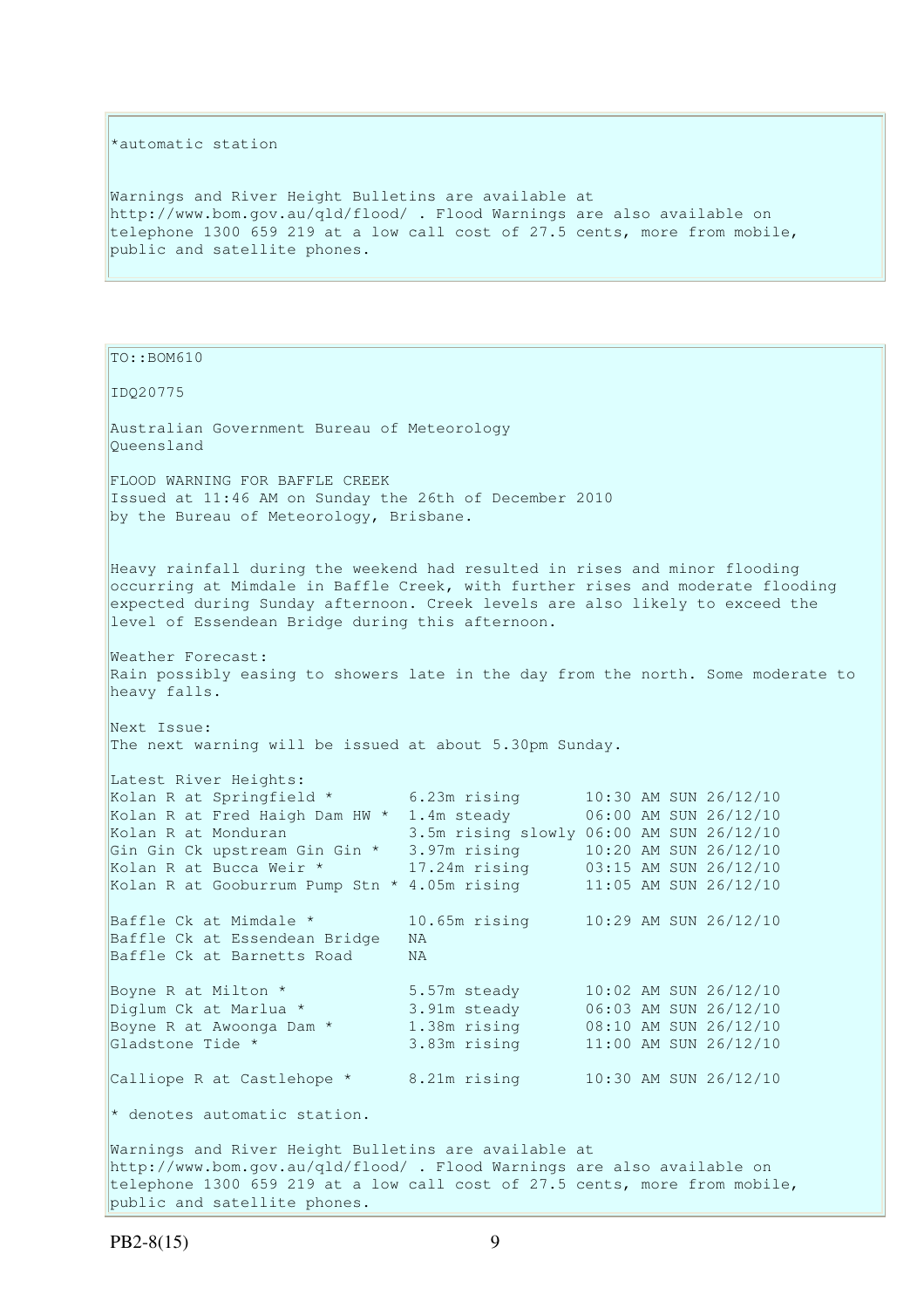TO::BOM610 IDQ20775 Australian Government Bureau of Meteorology Queensland FLOOD WARNING FOR BAFFLE CREEK AND KOLAN RIVER Issued at 5:37 PM on Sunday the 26th of December 2010 by the Bureau of Meteorology, Brisbane. Moderate flooding is expected to continue rising in the Baffle Creek at Mimdale tonight and Monday. Creek levels are likely to be higher than the level of the Essendean Bridge. Recent heavy rain has caused minor to moderate flooding in the Kolan River system with continued rising river levels below Fred Haigh Dam causing possible major flooding. Weather Forecast: Rain periods with some moderate to heavy falls. Next Issue: The next warning will be issued at about 10am Monday. Latest River Heights: Kolan R at Springfield \* 7.4m rising 03:20 PM SUN 26/12/10 Kolan R at Fred Haigh Dam HW \* 1.87m rising 01:30 PM SUN 26/12/10 Kolan R at Monduran 5.35m rising fast 03:00 PM SUN 26/12/10 Baffle Ck at Mimdale \* 12.42m rising 03:00 PM SUN 26/12/10 \* denotes automatic station. Warnings and River Height Bulletins are available at http://www.bom.gov.au/qld/flood/ . Flood Warnings are also available on telephone 1300 659 219 at a low call cost of 27.5 cents, more from mobile, public and satellite phones.

TO::BOM610 IDQ20775 Australian Government Bureau of Meteorology Queensland FLOOD WARNING FOR BAFFLE CREEK AND KOLAN RIVER Issued at 8:31 AM on Monday the 27th of December 2010 by the Bureau of Meteorology, Brisbane. Major flood levels are expected to continue rising in Baffle Creek at Mimdale during Monday. River levels are Mimdale are now at the highest level since February 2003 levl of 17.51 metres. At 7:30am creek levels at Essendean Bridge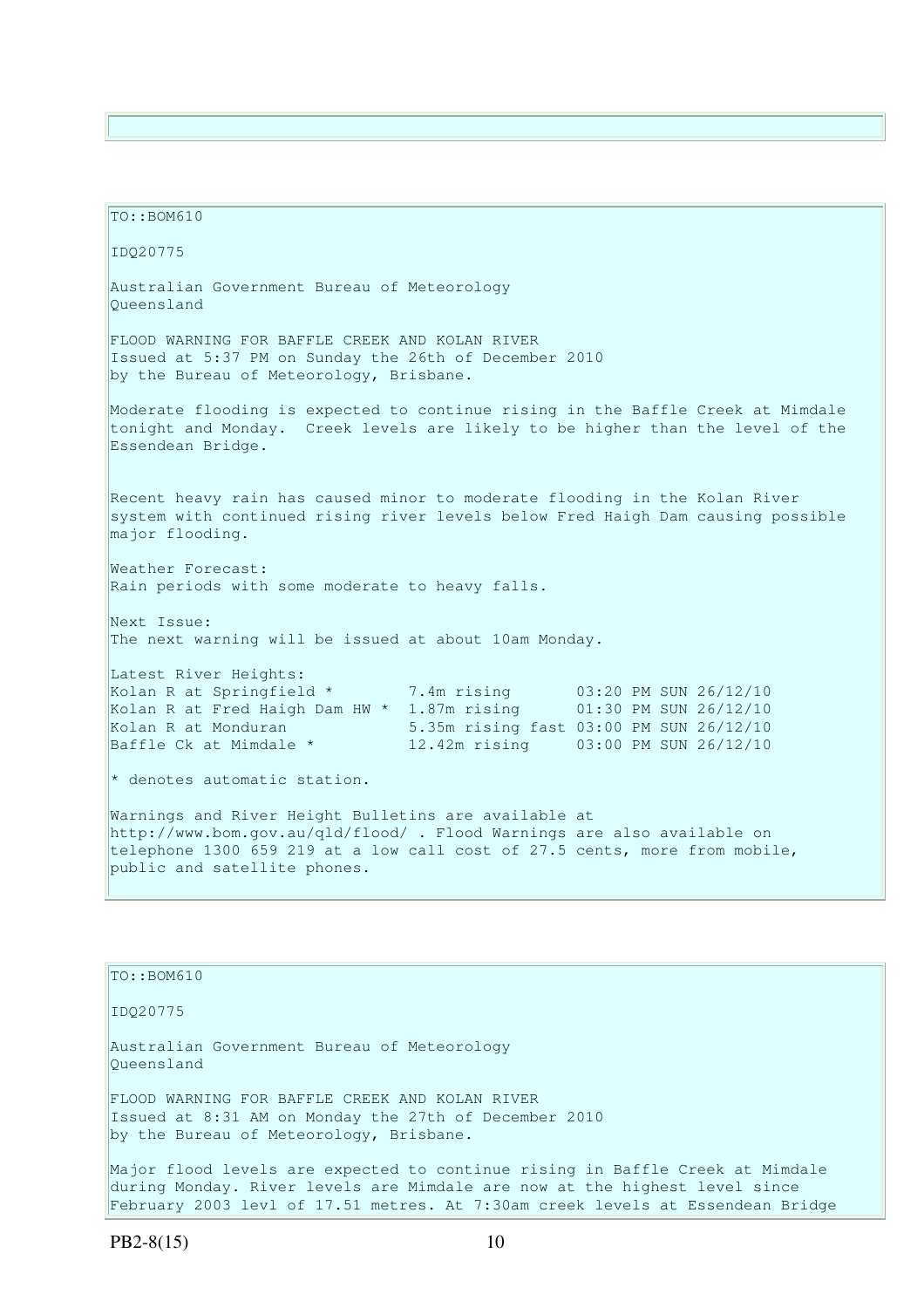were 9.2 metres and rising which is about 3.0 metres above the level of the Essendean Bridge. Moderate to major flooding is continuing in the Kolan River. Further rises at Fred Haigh Dam to about 3 metres is expected during the next 24-48 hours. Weather Forecast: Rain periods with some moderate to heavy falls. Next Issue: The next warning will be issued at about 5pm Monday. Latest River Heights: Kolan R at Springfield \* 5.85m falling 06:10 AM MON 27/12/10 Kolan R at Fred Haigh Dam HW \* 2.54m rising 06:00 AM MON 27/12/10 Kolan R at Monduran 6.20m rising 06:00 AM MON 27/12/10 Gin Gin Ck upstream Gin Gin \* 5.41m falling 07:00 AM MON 27/12/10 Kolan R at Gooburrum Pump Stn \* 6.51m falling 07:15 AM MON 27/12/10 Baffle Ck at Mimdale \* 16.24m rising 07:20 AM MON 27/12/10 Baffle Ck at Essendean Bridge 9.20m rising 07:30 AM MON 27/12/10 Boyne R at Milton \* 5.93m falling 07:00 AM MON 27/12/10 Diglum Ck at Marlua \* 3.09m falling 06:00 AM MON 27/12/10 Boyne R at Awoonga Dam \* 2.74m steady 07:30 AM MON 27/12/10  $*$  from automatic station Warnings and River Height Bulletins are available at http://www.bom.gov.au/qld/flood/ . Flood Warnings are also available on telephone 1300 659 219 at a low call cost of 27.5 cents, more from mobile, public and satellite phones.

### TO::BOM610

IDQ20775

Australian Government Bureau of Meteorology Queensland

FLOOD WARNING FOR BAFFLE CREEK AND KOLAN RIVER Issued at 4:24 PM on Monday the 27th of December 2010 by the Bureau of Meteorology, Brisbane.

Major flood levels are approaching a peak of about 16.5 metres in Baffle Creek at Mimdale. River levels are Mimdale are now at the highest level since February 2003 level of 17.51 metres. At 12:30pm creek levels at Essendean Bridge were 9.9 metres and rising which is about 3.7 metres above the level of the Essendean Bridge.

Moderate to major flooding is continuing in the Kolan River. Further rises at Fred Haigh Dam to around 3 metres is expected during the next 24-48 hours.

Weather Forecast: Rain periods with some moderate to heavy falls.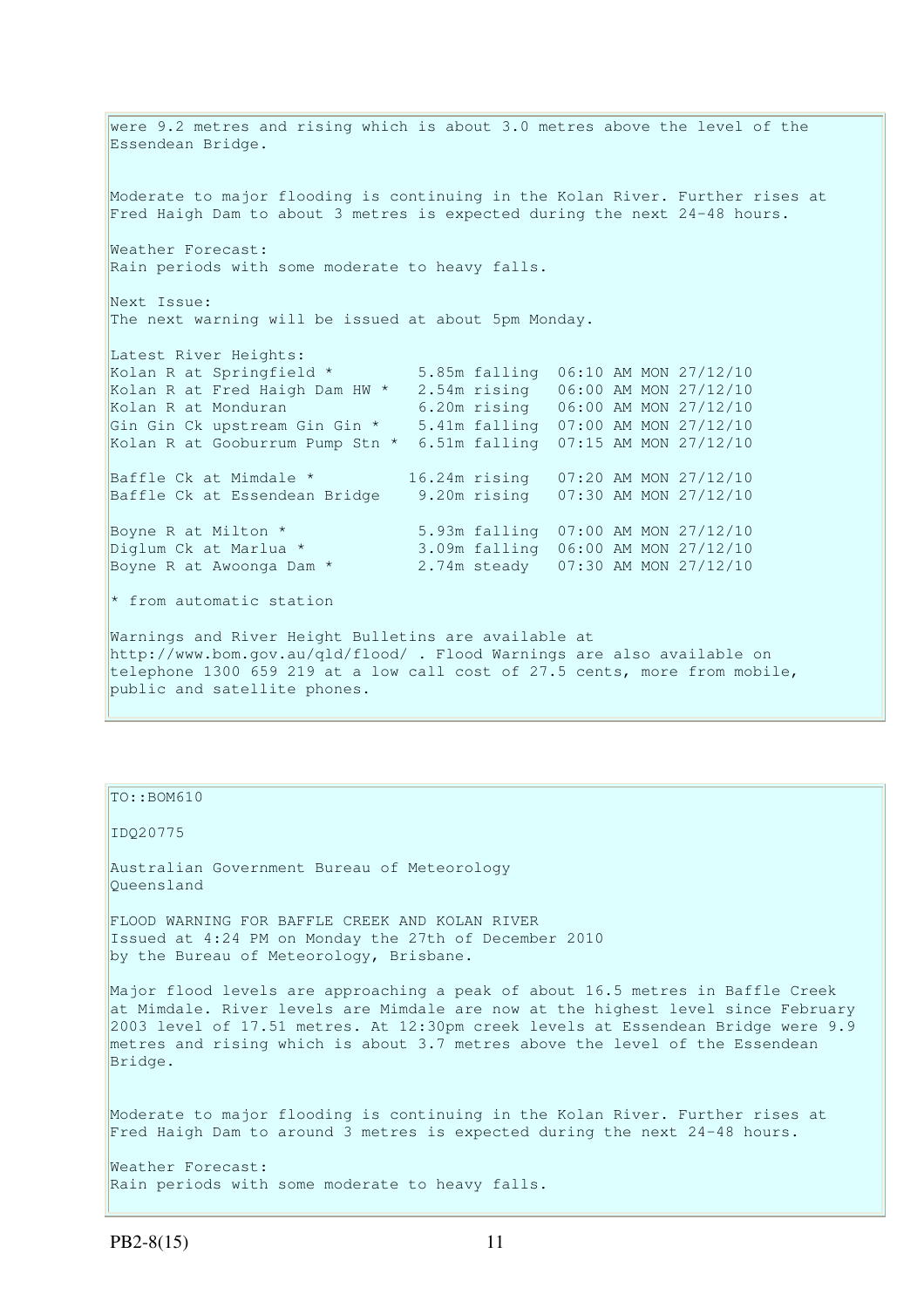Next Issue: The next warning will be issued at about noon Monday. Latest River Heights: Kolan R at Springfield \* 4.98m rising 02:48 PM MON 27/12/10 Kolan R at Fred Haigh Dam HW \* 2.54m rising 06:00 AM MON 27/12/10 Kolan R at Monduran 6.20m rising 06:00 AM MON 27/12/10 Gin Gin Ck upstream Gin Gin \* 4.55m falling 02:00 PM MON 27/12/10 Kolan R at Gooburrum Pump Stn \* 5.87m falling 02:05 PM MON 27/12/10 Baffle Ck at Mimdale \* 16.48m falling 03:00 PM MON 27/12/10 Baffle Ck at Essendean Bridge 9.90m rising 07:30 AM MON 27/12/10 Boyne R at Milton \* 5.20m steady 02:17 PM MON 27/12/10 Diglum Ck at Marlua \* 3.09m falling 06:00 AM MON 27/12/10 Boyne R at Awoonga Dam \* 2.72m steady 12:00 PM MON 27/12/10  $*$  from automatic station Warnings and River Height Bulletins are available at http://www.bom.gov.au/qld/flood/ . Flood Warnings are also available on telephone 1300 659 219 at a low call cost of 27.5 cents, more from mobile, public and satellite phones.

```
TO::BOM610 
IDQ20775 
Australian Government Bureau of Meteorology 
Queensland 
FLOOD WARNING FOR BAFFLE CREEK AND KOLAN RIVER 
Issued at 10:39 AM on Tuesday the 28th of December 2010 
by the Bureau of Meteorology, Brisbane.
Major flood levels are easing in Baffle Creek at Mimdale following a flood peak 
of 16.48 metres recorded at 3pm Monday. Small renewed rises will maintain high 
creek levels at Mimdale during today and Wednesday. Creek levels are rising 
downstream through to Barnetts Road.
Moderate to major flooding is continuing in the Kolan River. Further rises at 
Fred Haigh Dam to around 3.6 metres is expected during Wednesday. 
Weather Forecast: 
Further rain periods, easing this afternoon. Moderate to heavy falls. 
Next Issue: 
The next warning will be issued at about noon Wednesday. 
Latest River Heights:
Kolan R at Springfield * 9.08m steady 09:11 AM TUE 28/12/10<br>Kolan R at Fred Haigh Dam HW * 3.27m steady 06:00 AM TUE 28/12/10
Kolan R at Fred Haigh Dam HW * 3.27m steady
Kolan R at Monduran 7.85m rising fast 06:00 AM TUE 28/12/10 
Gin Gin Ck upstream Gin Gin * 8.52m rising 09:00 AM TUE 28/12/10
Kolan R at Bucca Weir * NA
Kolan R at Gooburrum Pump Stn * 7.73m rising 09:05 AM TUE 28/12/10
```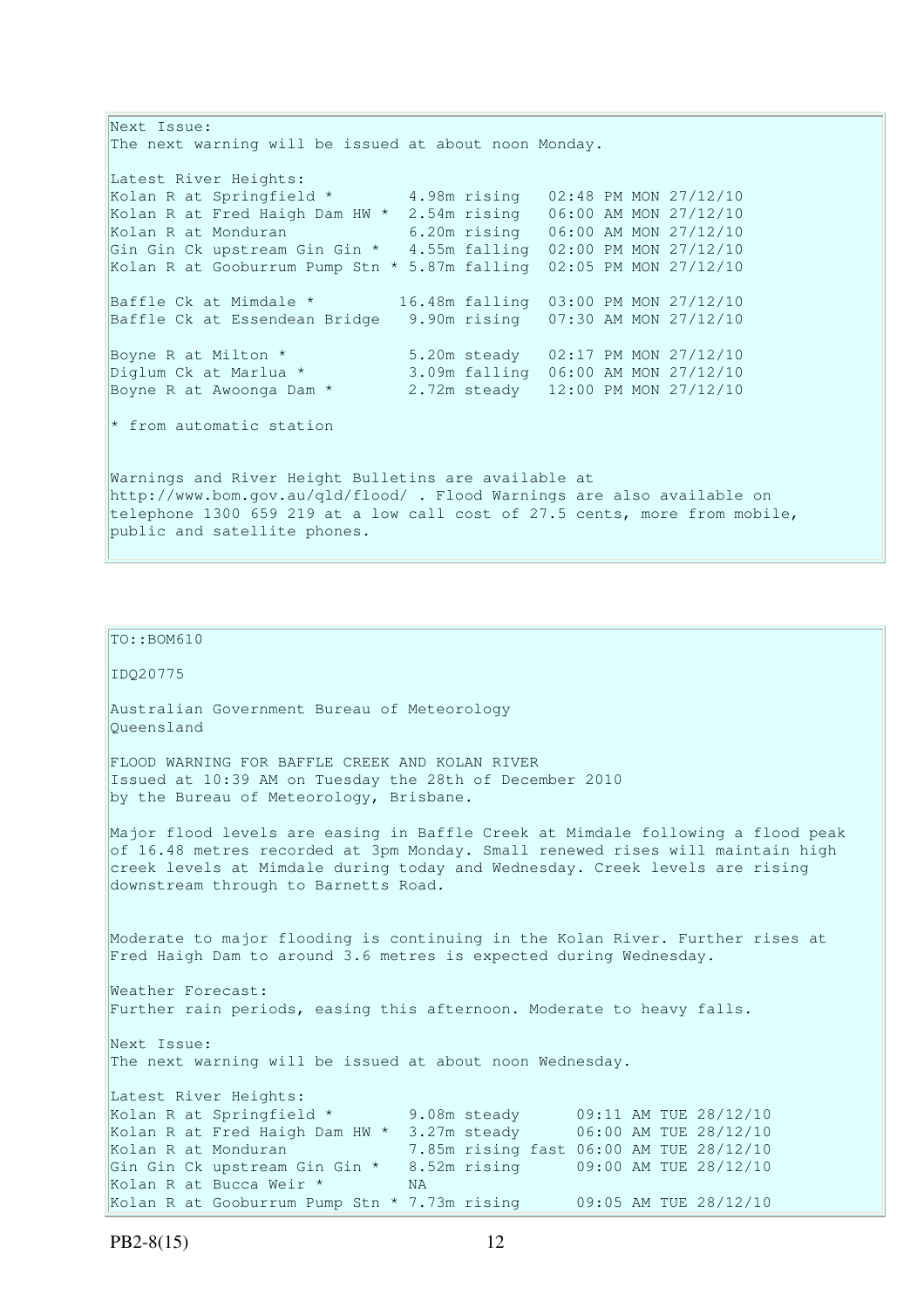Baffle Ck at Mimdale \* 16.16m steady 09:00 AM TUE 28/12/10 Baffle Ck at Essendean Bridge 9.9m rising 12:30 PM MON 27/12/10 Baffle Ck at Barnetts Road 3.5m rising 09:00 AM TUE 28/12/10 Boyne R at Milton \* 7.67m falling 09:11 AM TUE 28/12/10 Diglum Ck at Marlua \* 5.84m falling 06:10 AM TUE 28/12/10 Boyne R at Awoonga Dam \* 3.91m rising 08:20 AM TUE 28/12/10 Gladstone Tide \* 2.09m rising 09:50 AM TUE 28/12/10 Calliope R at Castlehope  $*$  11.89m rising 09:30 AM TUE 28/12/10 \* denotes automatic station. Warnings and River Height Bulletins are available at http://www.bom.gov.au/qld/flood/ . Flood Warnings are also available on telephone 1300 659 219 at a low call cost of 27.5 cents, more from mobile, public and satellite phones.

 $TO: : BOM610$ IDQ20775 Australian Government Bureau of Meteorology Queensland FLOOD WARNING FOR BAFFLE CREEK AND THE KOLAN RIVER Issued at 11:19 AM on Wednesday the 29th of December 2010 by the Bureau of Meteorology, Brisbane. Major flood levels are easing in Baffle Creek at Mimdale following a second flood peak of 16.91 metres recorded at 4am Wednesday. Creek levels will remain high and above the level of Essendean Bridge until the weekend, with creek levels remaining steady downstream at Barnetts Road. Major flooding continues in the Kolan River, where major flood levels will remain steady at about 3.8 metres at Fred Haigh Dam during Wednesday. Major flooding is peaking at Monduran with major flooding currently easing downstream at Gooburrum. Weather Forecast: Isolated showers. Next Issue: The next warning will be issued at about noon Thursday. Latest River Heights: Kolan R at Molangool MA<br>Kolan R at Springfield \* 5. 5.21m falling 09:00 AM WED 29/12/10<br>3.81m steady 06:00 AM WED 29/12/10 Kolan R at Fred Haigh Dam HW  $*$  3.81m steady Kolan R at Monduran **9.1m** rising slowly 06:00 AM WED 29/12/10 Gin Gin Ck upstream Gin Gin \* 4.98m falling 09:00 AM WED 29/12/10<br>Kolan R at Bucca Weir \* NA Kolan R at Bucca Weir \* Kolan R at Gooburrum Pump Stn  $*$  7.37m falling 08:50 AM WED 29/12/10 Baffle Ck at Mimdale \* 16.75m falling 09:20 AM WED 29/12/10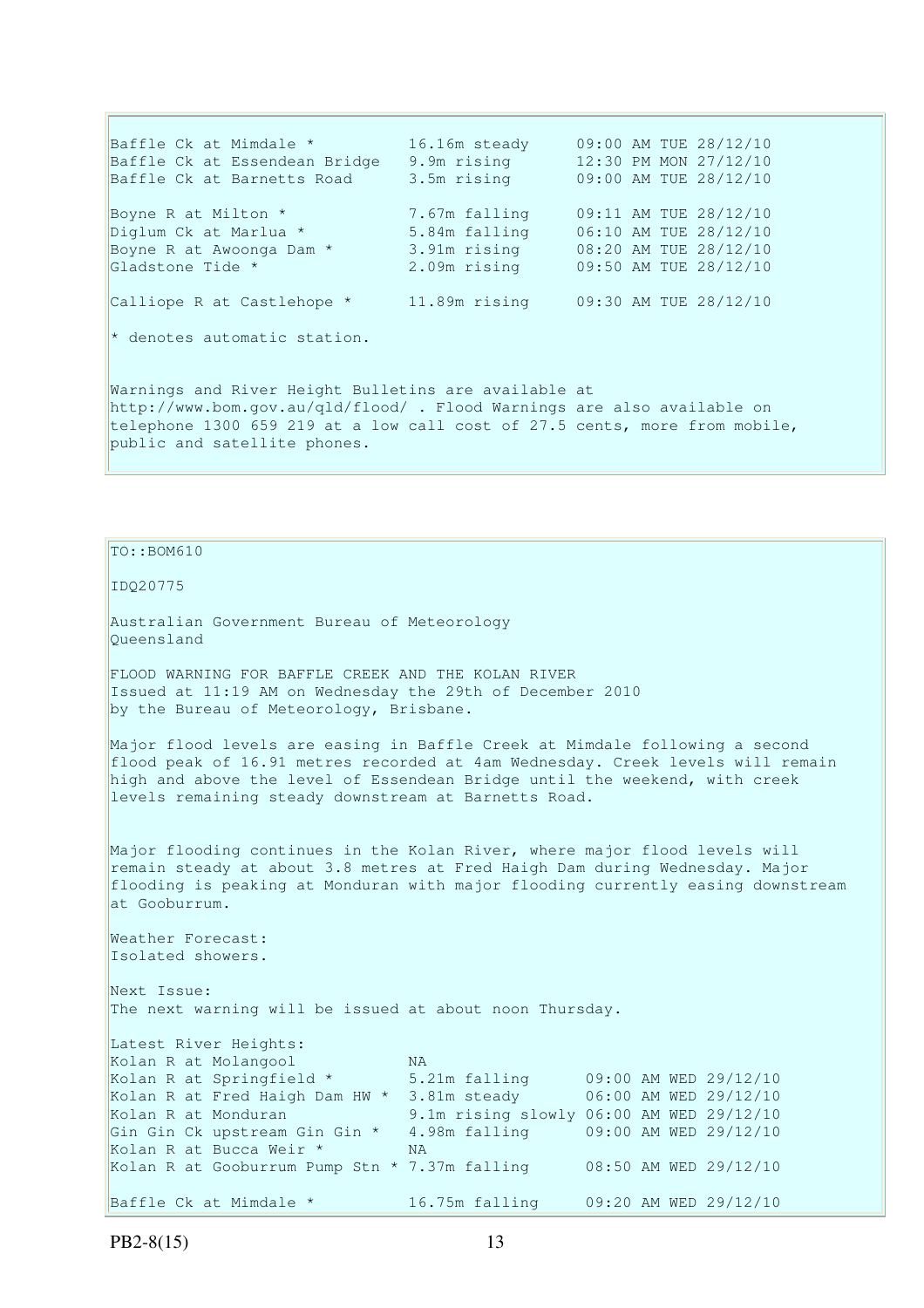| Baffle Ck at Essendean Bridge                                              | NA.           |                       |  |  |  |  |
|----------------------------------------------------------------------------|---------------|-----------------------|--|--|--|--|
| Baffle Ck at Barnetts Road                                                 | 3.9m falling  | 06:00 AM WED 29/12/10 |  |  |  |  |
| Boyne R at Milton *                                                        | 5.63m falling | 09:00 AM WED 29/12/10 |  |  |  |  |
| Diglum Ck at Marlua *                                                      | 2.98m falling | 06:00 AM WED 29/12/10 |  |  |  |  |
| Boyne R at Awoonga Dam *                                                   | 3.77m falling | 07:50 AM WED 29/12/10 |  |  |  |  |
| Gladstone Tide *                                                           | 1.66m falling | 09:50 AM WED 29/12/10 |  |  |  |  |
| Calliope R at Castlehope *                                                 | 4.61m falling | 09:10 AM WED 29/12/10 |  |  |  |  |
|                                                                            |               |                       |  |  |  |  |
| Warnings and River Height Bulletins are available at                       |               |                       |  |  |  |  |
| http://www.bom.gov.au/gld/flood/. Flood Warnings are also available on     |               |                       |  |  |  |  |
| telephone 1300 659 219 at a low call cost of 27.5 cents, more from mobile, |               |                       |  |  |  |  |

public and satellite phones.

| $TO: BOM610$                                                                                                                                                                                                            |                                                                                 |                                                                                                                                               |  |  |  |  |
|-------------------------------------------------------------------------------------------------------------------------------------------------------------------------------------------------------------------------|---------------------------------------------------------------------------------|-----------------------------------------------------------------------------------------------------------------------------------------------|--|--|--|--|
| IDQ20775                                                                                                                                                                                                                |                                                                                 |                                                                                                                                               |  |  |  |  |
| Australian Government Bureau of Meteorology<br>Oueensland                                                                                                                                                               |                                                                                 |                                                                                                                                               |  |  |  |  |
| FLOOD WARNING FOR BAFFLE CREEK AND THE KOLAN RIVER<br>Issued at 11:25 AM on Thursday the 30th of December 2010<br>by the Bureau of Meteorology, Brisbane.                                                               |                                                                                 |                                                                                                                                               |  |  |  |  |
| Major flooding continues to ease in Baffle Creek at Mimdale. Creek levels will<br>remain high and above the level of Essendean Bridge until the weekend, with<br>creek levels easing downstream at Barnetts Road.       |                                                                                 |                                                                                                                                               |  |  |  |  |
| Moderate to major flooding is easing along the Kolan River, where major flood<br>levels at Fred Haigh Dam are also falling. Moderate flooding is easing between<br>Monduran and Gooburrum.                              |                                                                                 |                                                                                                                                               |  |  |  |  |
| Weather Forecast:<br>Isolated coastal showers.                                                                                                                                                                          |                                                                                 |                                                                                                                                               |  |  |  |  |
| Next Issue:<br>The next warning will be issued at about noon Friday.                                                                                                                                                    |                                                                                 |                                                                                                                                               |  |  |  |  |
| Latest River Heights:<br>Kolan R at Springfield *<br>Kolan R at Fred Haigh Dam HW *<br>Kolan R at Monduran<br>Gin Gin Ck upstream Gin Gin *<br>Kolan R at Bucca Weir *<br>Kolan R at Gooburrum Pump Stn * 5.53m falling | 4.01m falling<br>3.36m steady<br>3.45m falling<br><b>NA</b>                     | 11:00 PM WED 29/12/10<br>06:00 AM THU 30/12/10<br>8.6m falling slowly 06:00 PM WED 29/12/10<br>11:00 PM WED 29/12/10<br>10:05 AM THU 30/12/10 |  |  |  |  |
| Baffle Ck at Mimdale *<br>Baffle Ck at Essendean Bridge<br>Baffle Ck at Barnetts Road                                                                                                                                   | 14.58m falling<br>NA<br>3.05m falling                                           | 08:00 AM THU 30/12/10<br>09:00 AM THU 30/12/10                                                                                                |  |  |  |  |
| Boyne R at Milton *<br>Diglum Ck at Marlua *<br>Boyne R at Awoonga Dam *<br>Gladstone Tide *<br>Calliope R at Castlehope *                                                                                              | 4.36m falling<br>2.28m falling<br>2.9m falling<br>1.6m falling<br>3.22m falling | 08:00 AM THU 30/12/10<br>06:00 AM THU 30/12/10<br>08:00 AM THU 30/12/10<br>10:30 AM THU 30/12/10<br>06:00 AM THU 30/12/10                     |  |  |  |  |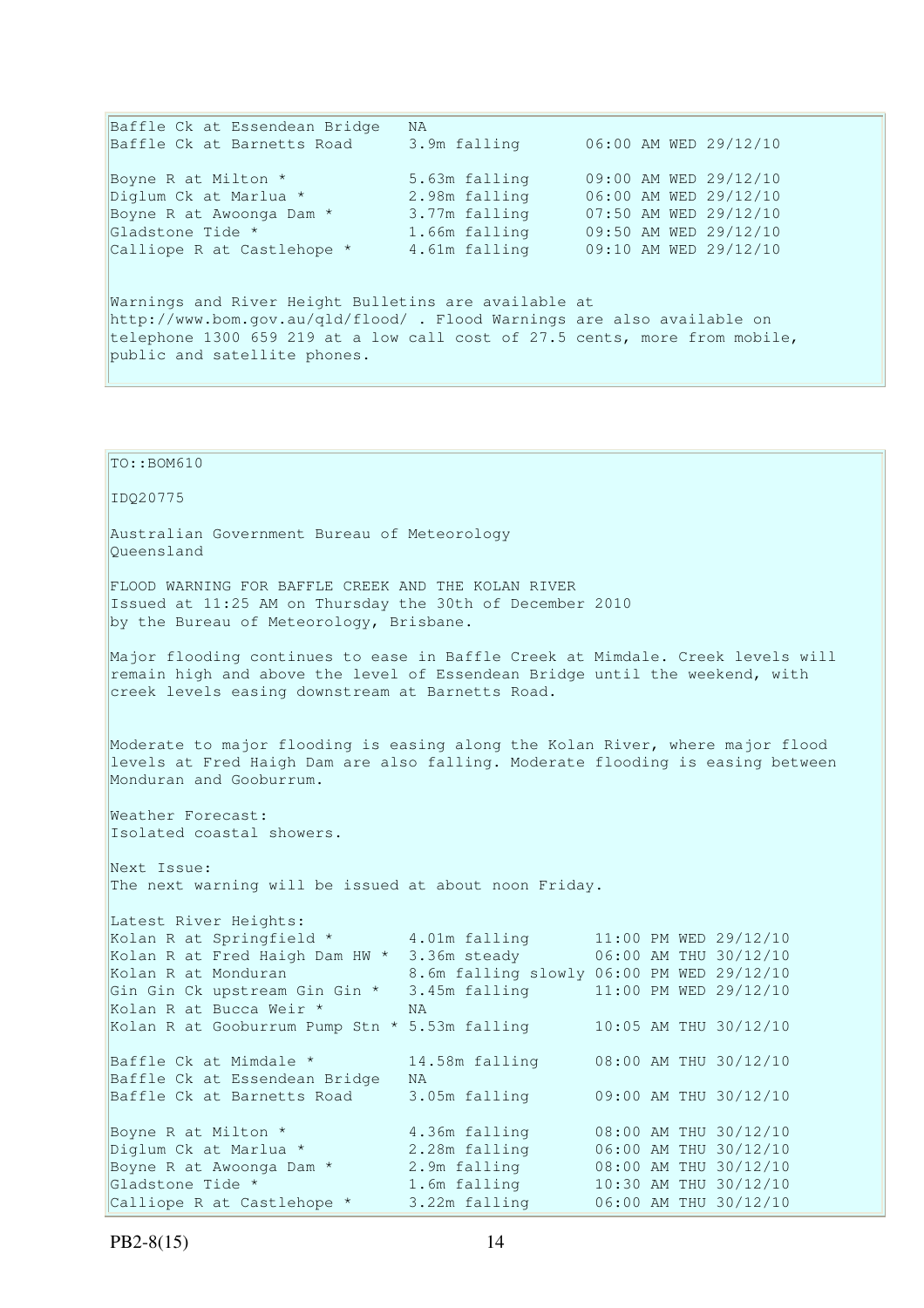\* denotes automatic station.

Warnings and River Height Bulletins are available at http://www.bom.gov.au/qld/flood/ . Flood Warnings are also available on telephone 1300 659 219 at a low call cost of 27.5 cents, more from mobile, public and satellite phones.

TO::BOM610 IDQ20775 Australian Government Bureau of Meteorology Queensland FLOOD WARNING FOR BAFFLE CREEK AND THE KOLAN RIVER Issued at 9:32 AM on Friday the 31st of December 2010 by the Bureau of Meteorology, Brisbane. Minor flooding continues to ease in Baffle Creek at Mimdale. Creek levels will remain high and above the level of Essendean Bridge until the weekend, with creek levels easing downstream at Barnetts Road. Moderate to major flooding is easing along the Kolan River, where major flood levels at Fred Haigh Dam are also falling. Minor flooding is slowly easing between Monduran and Gooburrum. Weather Forecast: Isolated coastal showers. Next Issue: The next warning will be issued at about noon Saturday. Latest River Heights: Kolan R at Springfield \* 3.12m steady 08:00 AM FRI 31/12/10 Kolan R at Fred Haigh Dam HW \* 2.85m steady 06:00 AM FRI 31/12/10 Kolan R at Monduran 6.8m falling 06:00 AM FRI 31/12/10 Gin Gin Ck upstream Gin  $\frac{x}{2.31m}$  falling 08:00 AM FRI 31/12/10 Kolan R at Gooburrum Pump Stn  $*$  4.88m falling 07:55 AM FRI 31/12/10 Baffle Ck at Mimdale  $*$  12.17m falling 02:00 AM FRI 31/12/10 Baffle Ck at Barnetts Road 2.81m falling fast 03:00 PM THU 30/12/10 \* from automatic station Warnings and River Height Bulletins are available at http://www.bom.gov.au/qld/flood/ . Flood Warnings are also available on telephone 1300 659 219 at a low call cost of 27.5 cents, more from mobile, public and satellite phones.

 $TO: **ROM610**$ 

IDQ20775